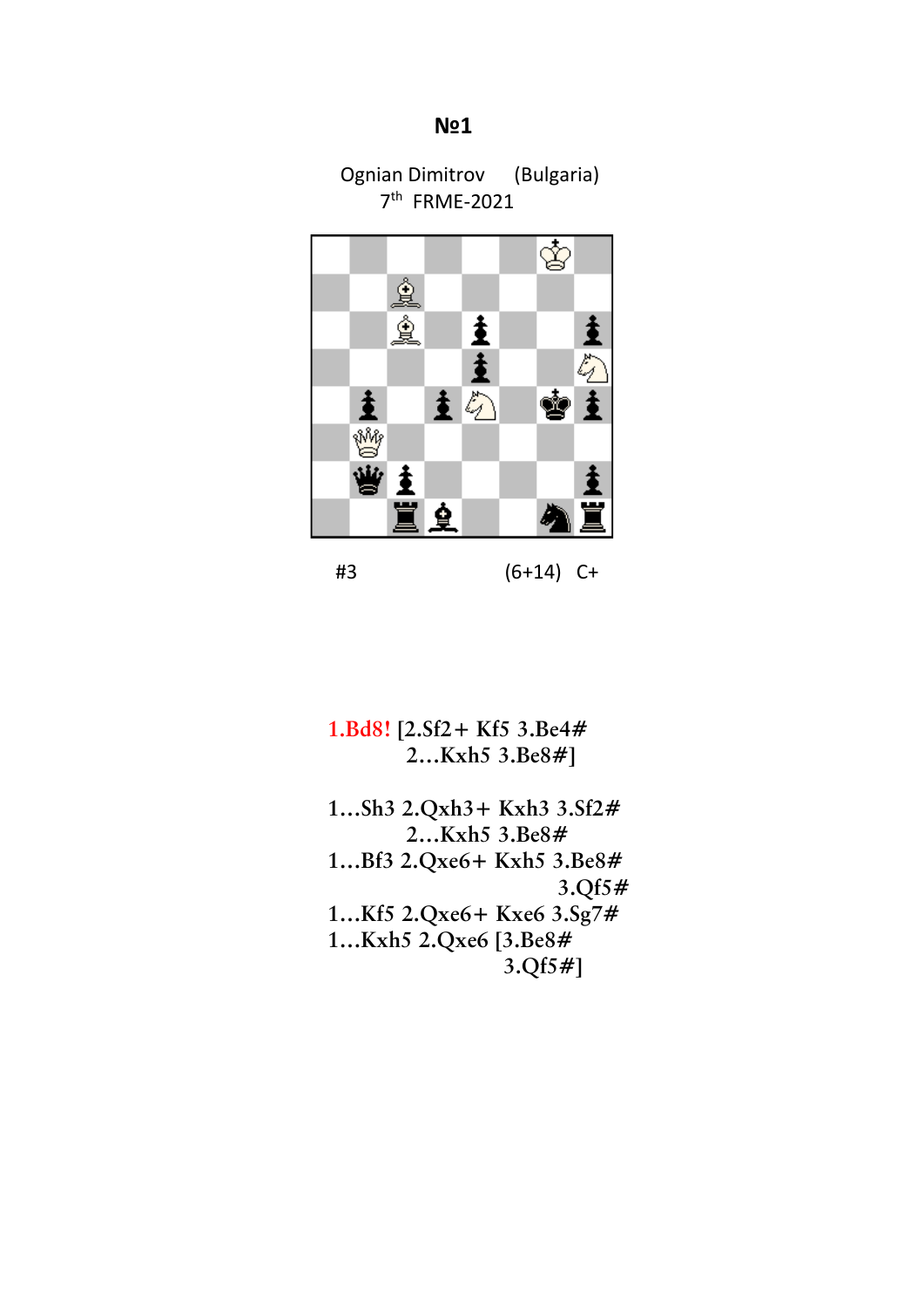## €22 € 2010 € 2010 € 2010 € 2010 € 2010 € 2010 € 2010 € 2010 € 2010 € 2010 € 2010 € 2010 € 2010 € 2010 € 2010 € 2010 € 2010 € 2010 € 2010 € 2010 € 2010 € 2010 € 2010 € 2010 € 2010 € 2010 € 2010 € 2010 € 2010 € 2010 € 2010

Ognian Dimitrov (Bulgaria) 9<sup>th</sup> FIDE World Cup-2021



Solution:

 **1.Qb8! [2.Qb4+ Sxb4 3.Sab3#]**

 **1…Sxf4 2.Sab3+ Ke3 3.Qe5# 1…Rxb8 2.Se6+ Kd3 3.Bg6# 2………Ke4 3.Bg6# 1…Kxc5 2.Be3+ Sxe3 3.Sb3#**

 **Try:**

1.Qb6? [2.Sxc6+ Kc4 3.Qb4# 2.Qb4+ Sxb4 3.Sab3#] 1…Rb8 2.Se6+ Kd3 3.Bg6# 3.Qd4# 2…Ke4 3.Bg6# but: 1…Sxf4! 1.Be6 ? [2.Scb3++ Ke4 3.Qd4# 2……Kd3 3.Bf5# 3.Qd4#] but: 1….Sxf4!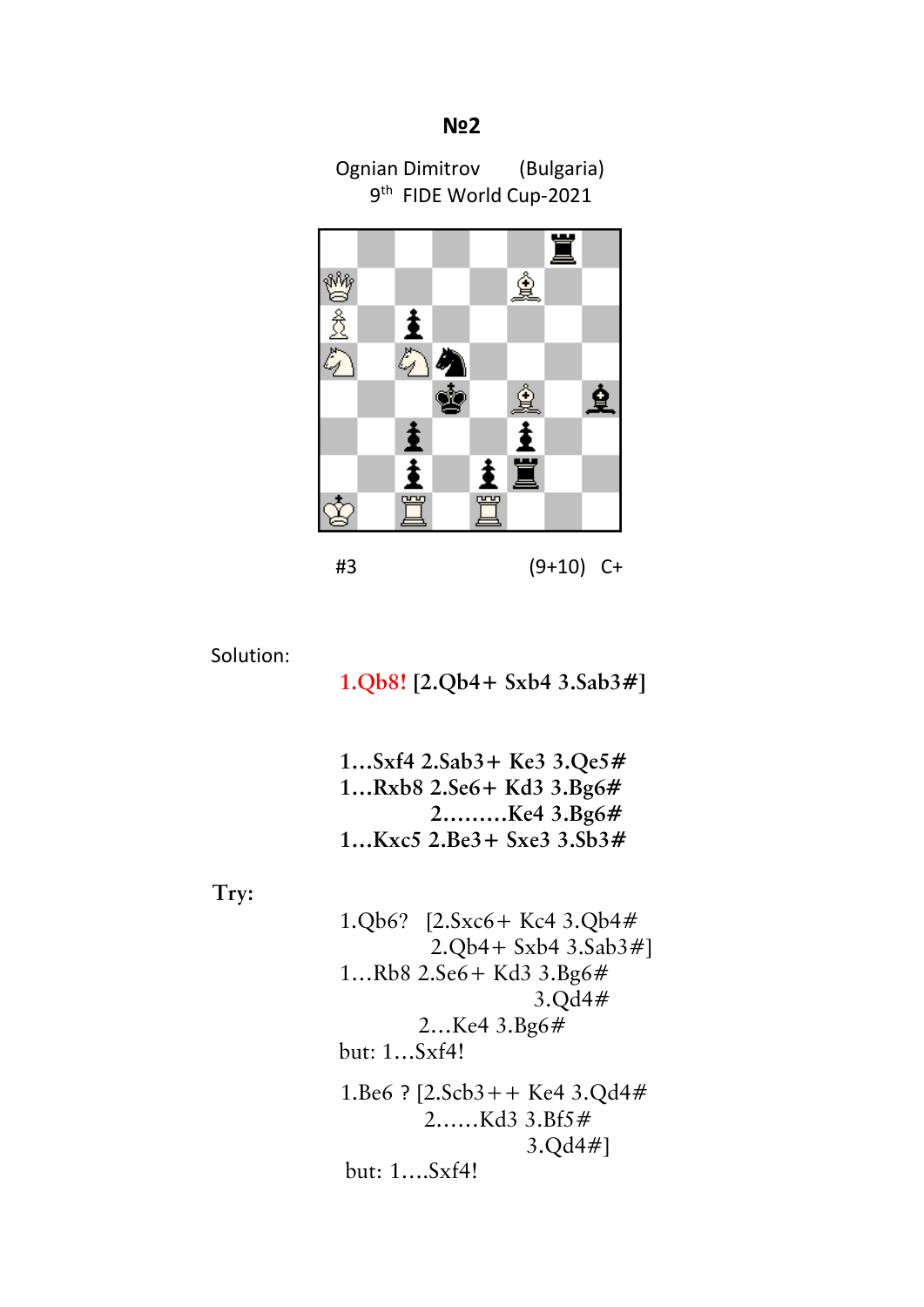**N**≌3 Ognian Dimitrov (Bulgaria)



7<sup>th</sup> FRME-2021- 6<sup>th</sup>-Honorable Mention

| #3 | $(7+10)$ C+ |
|----|-------------|
|----|-------------|

Try :

 **1.Rd1**? **[2.Re1#] but: 1…d2!**

 **1.Sc7**? **[2.Qxd5#] but: 1…Raa5!**

Solution :

 **1.Qc6! [2.Qe6+ Be5 3.Qf5# 2…Re5 3.Qc4#] 1…Sg6 2.Qxg6+ Rf5 3.Qxf5# 1…Sf7 2.Qg6+ Rf5 3.Qxf5# 1…Ba1 2.Qc4+ Bd4 3.Qxd3# 2…Rd4 3.Qe6# 1…Bb2 2.Qc4+ Bd4 3.Qxd3# 2…Rd4 3.Qe6# 1…Bc3 2.Qc4+ Bd4 3.Qxd3# 2…Rd4 3.Qe6# 1…Bd4 2.Re2+ Be3 3.Rxe3# 2…dxe2 3.Qc2# 1…Be5 2.Qh6 [3.Qh1#] Bxf4 3.Qxf4# 1…b5 2.Sc7 [3.Qxd5#]**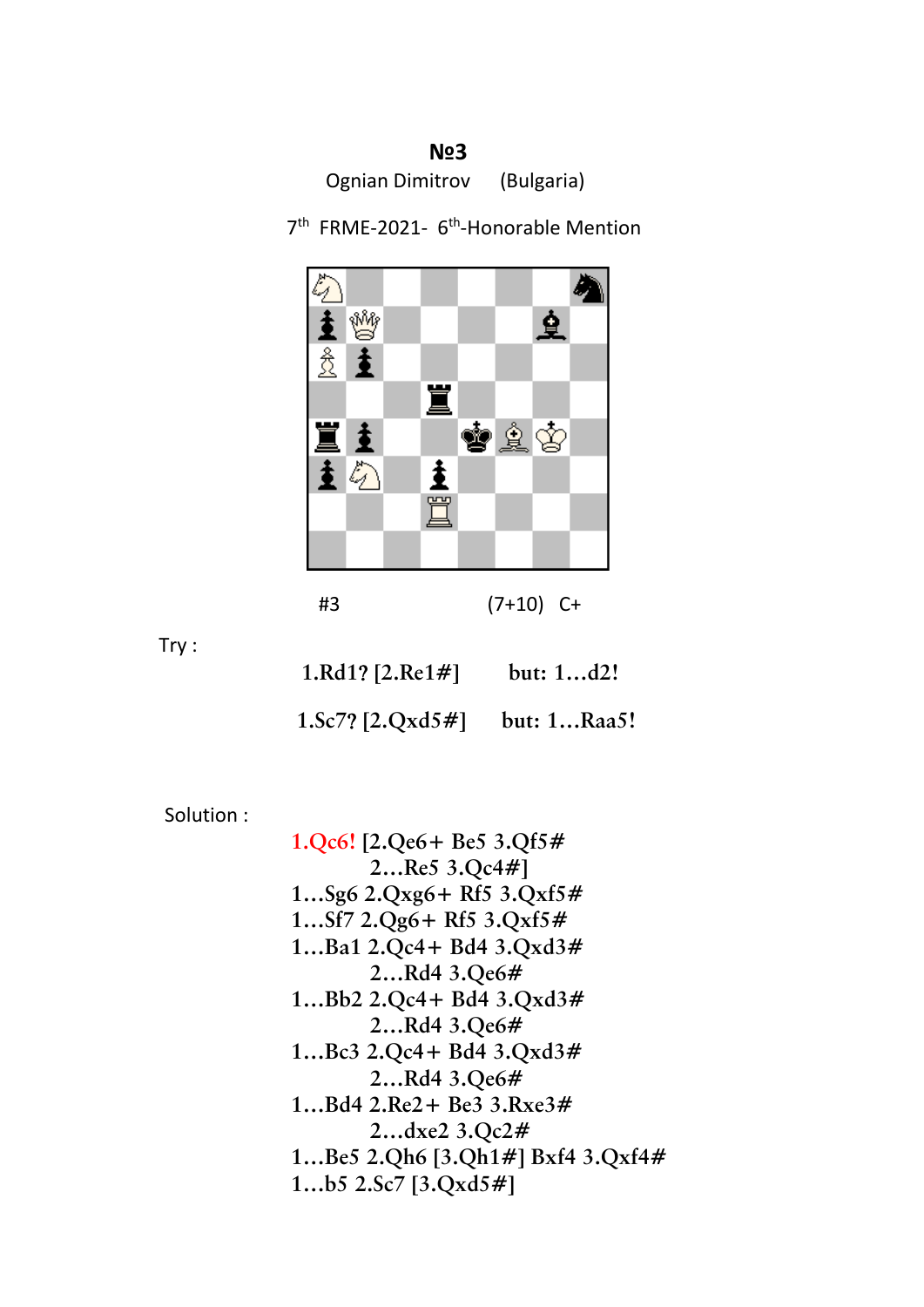## **№4**

Ognian Dimitrov (Bulgaria) 7<sup>th</sup> FRME-2021- 4<sup>th</sup>- Honorable Mention



#3 (10+10) C+

Try:

 **1.Sf1**? **[2.Sd2# ] but: 1…Sxh3!**

 **1.Sc4**? **[2.Sd2#] but: 1…Sxh3!**

Solution:

 **1.Qb4! [2.Rxd4+ Kxe3 3.Qd2# 2…exd4 3.Qxd4#] 1…Sf3 2.Sg4 [3.Sxf2# 3.Sxf6#] 1…Se6 2.Se8 [3.Sd6# 3.Sxf6#] 1…Sc6 2.Scd5 [3.Sc3# 3.Sxf6#] 1…Rd6 2.Sc4 [3.Sd2# 3.Sxd6#]**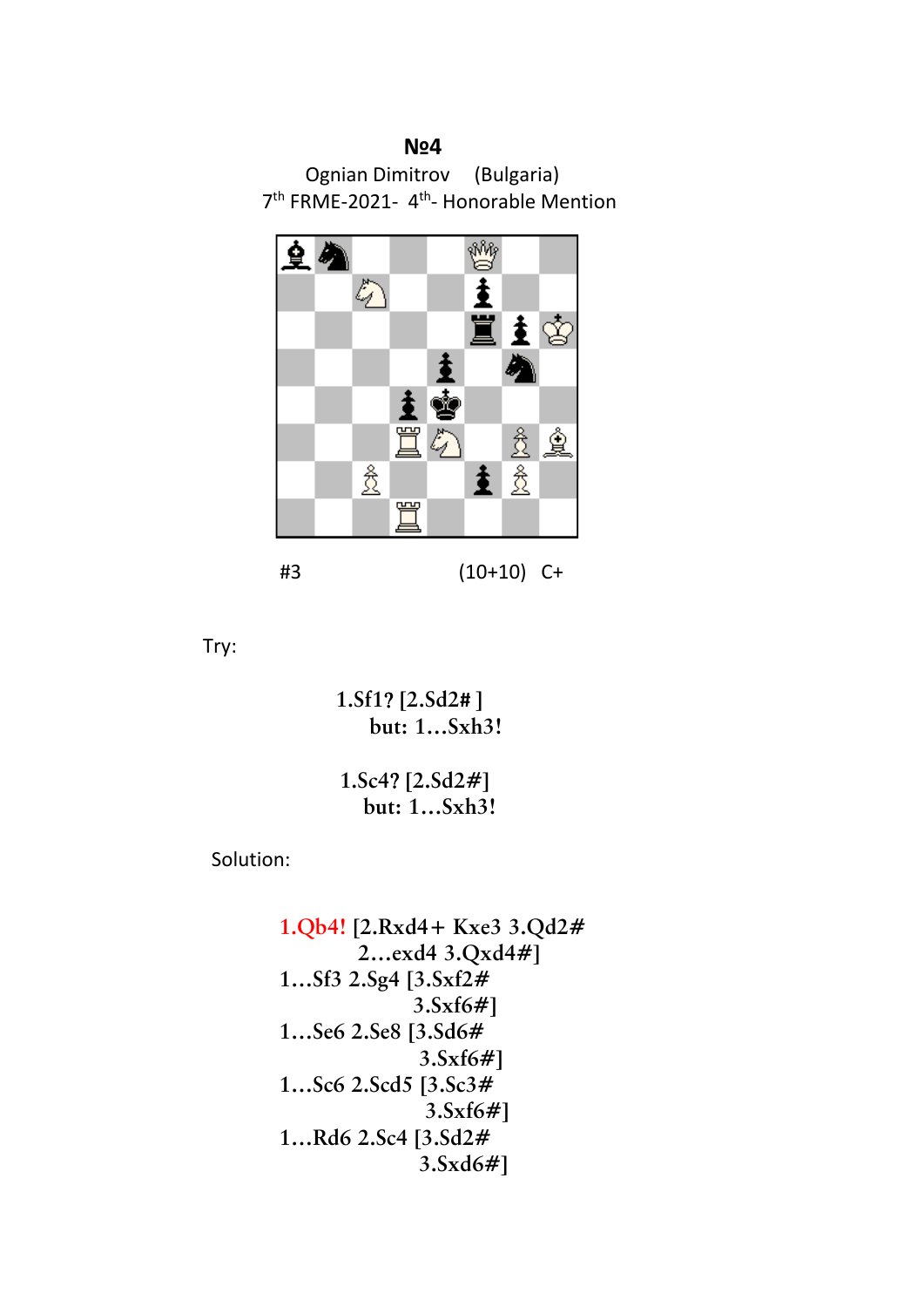



#3 (8+7) C+

Try:

$$
1.Qh3? [2.Qf5#]
$$
  
\n
$$
1...Sxc2 2.Qf5 + Ke3 3.Qf3#
$$
  
\n
$$
2.Qe6 + Kd3 3.Bg6#
$$
  
\n
$$
1...Kd5 2.Bf7 + Ke4 3.Qf5#
$$
  
\n
$$
2...Ke5 3.Qf5#
$$
  
\n
$$
3.Qe6#
$$
  
\nbut: 1...Kd3!

Solution:

## **1.Qh5! [2.Qf3+ Ke5 3.Qf5#]**

 **1…Kd3 2.Qd1+ Kc4 3.Sa3# 2…Ke4 3.Qd4# 1…Kd5 2.Qf7+ Ke4 3.Qf5# 2…Ke5 3.Qf5# 1…Ke5 2.Qf7 [3.Qf5#] d5 3.Qe7# 1…d5 2.Qg6+ Ke5 3.h8=Q# 3.h8=B#**